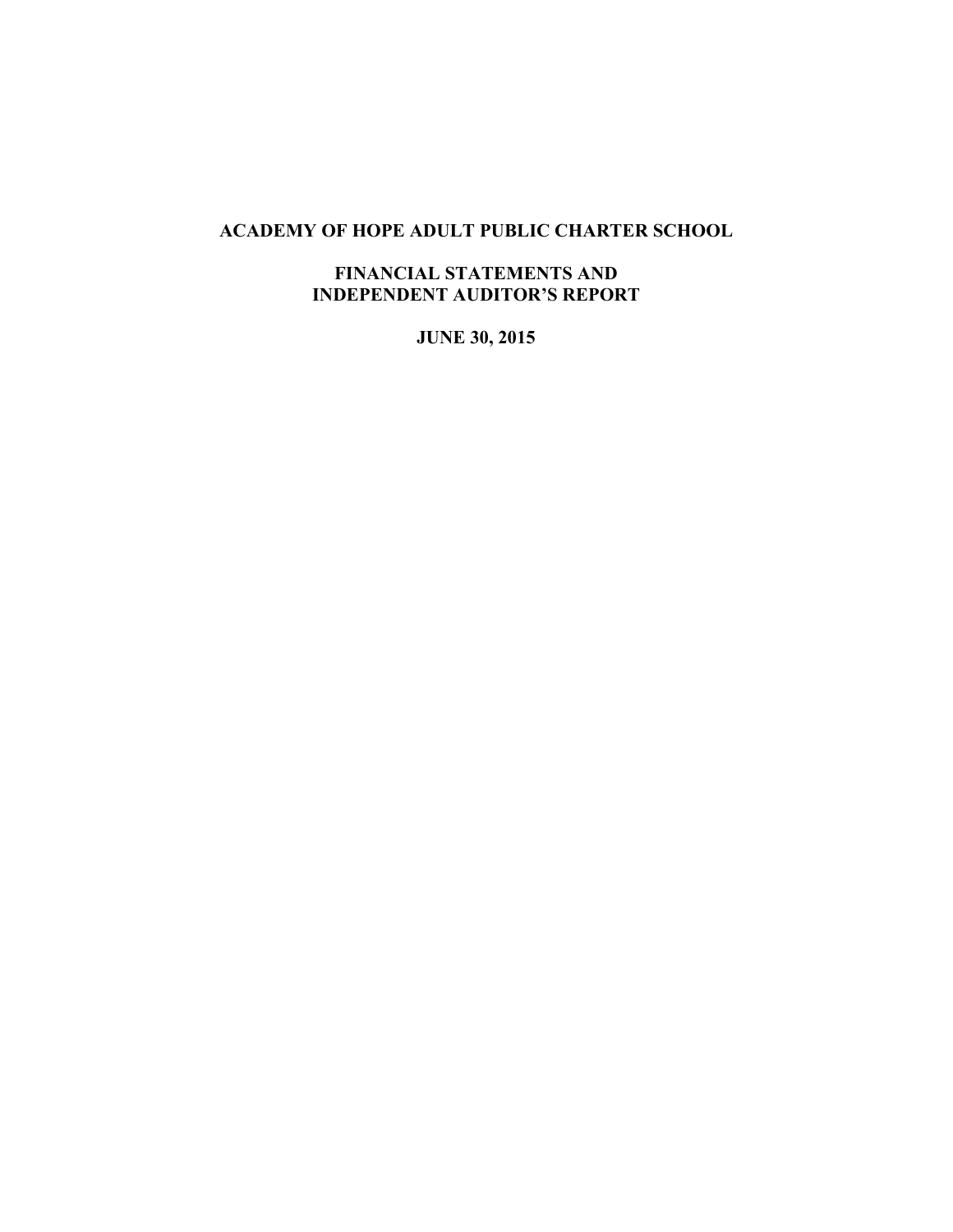# **TABLE OF CONTENTS**

|                                                                                                                                                                                                    | Page No.  |
|----------------------------------------------------------------------------------------------------------------------------------------------------------------------------------------------------|-----------|
| <b>INDEPENDENT AUDITOR'S REPORT</b>                                                                                                                                                                | $1 - 2$   |
| <b>FINANCIAL STATEMENTS:</b>                                                                                                                                                                       |           |
| <b>Statement of Financial Position</b>                                                                                                                                                             | 3         |
| <b>Statement of Activities</b>                                                                                                                                                                     | 4         |
| <b>Statement of Functional Expenses</b>                                                                                                                                                            | 5         |
| <b>Statement of Cash Flows</b>                                                                                                                                                                     | 6         |
| Notes to the Financial Statements                                                                                                                                                                  | $7 - 13$  |
| Report on Internal Control over Financial Reporting and on Compliance<br>And Other Matters Based on an Audit of Financial Statements Performed in<br>Accordance with Government Auditing Standards | $14 - 15$ |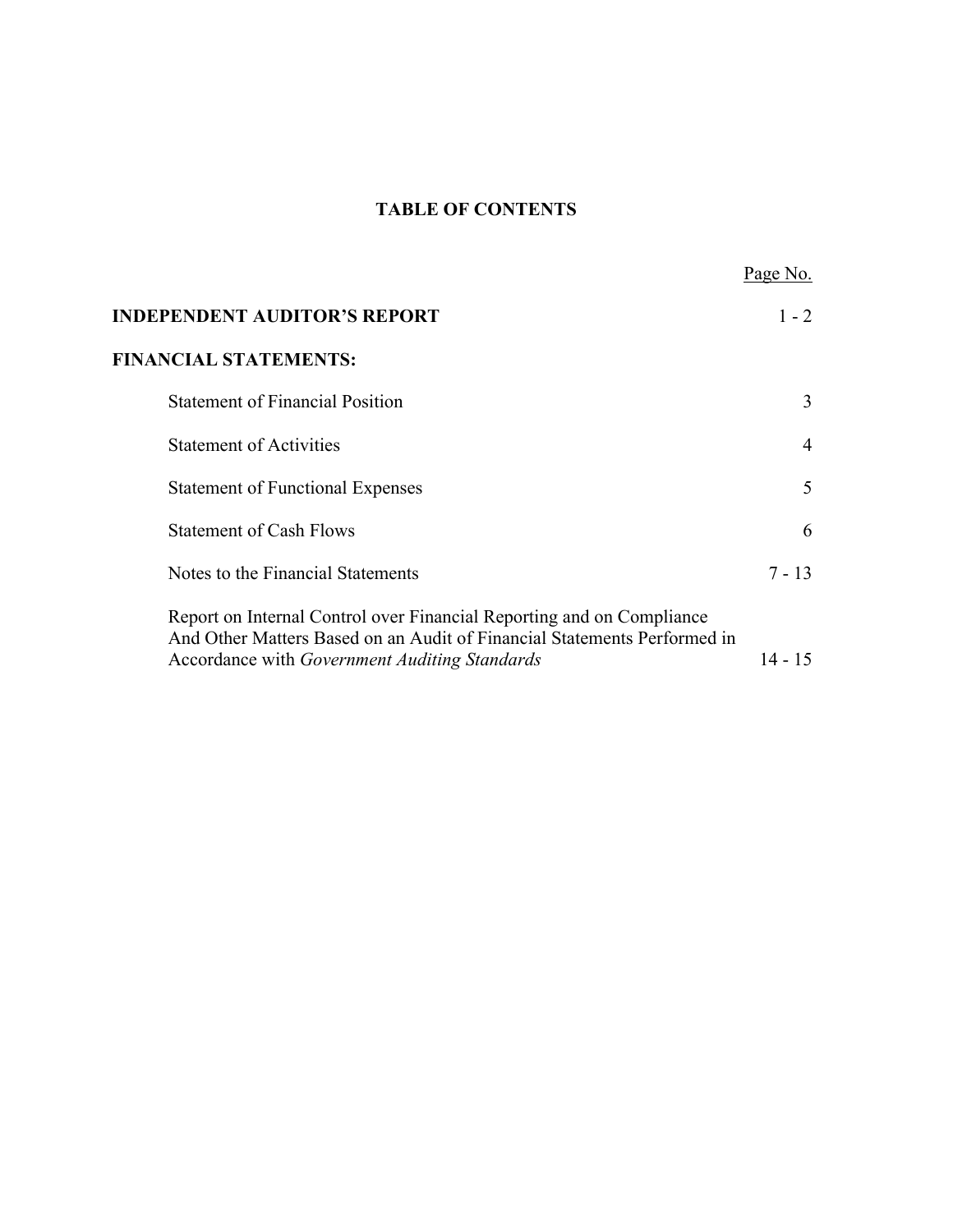

1730 Rhode Island Avenue, NW Suite 800 Washington, DC 20036 (202) 296-3306 Fax: (202) 296-0059

Independent Auditor's Report

To the Board of Directors Academy of Hope Adult Public Charter School Washington, D.C.

#### **Report on the Financial Statements**

We have audited the accompanying financial statements of Academy of Hope Adult Public Charter School ("AOH"), which comprise the statement of financial position as of June 30, 2015, and the related statements of activities, functional expenses, and cash flows for the year then ended, and the related notes to the financial statements.

### *Management's Responsibility for the Financial Statements*

Management is responsible for the preparation and fair presentation of these financial statements in accordance with accounting principles generally accepted in the United States of America; this includes the design, implementation, and maintenance of internal control relevant to the preparation and fair presentation of financial statements that are free from material misstatement, whether due to fraud or error.

#### *Auditor's Responsibility*

Our responsibility is to express an opinion on these financial statements based on our audit. We conducted our audit in accordance with auditing standards generally accepted in the United States of America and the standards applicable to financial audits contained in *Government Auditing Standards*, issued by the Comptroller General of the United States. Those standards require that we plan and perform the audit to obtain reasonable assurance about whether the financial statements are free from material misstatement.

An audit involves performing procedures to obtain audit evidence about the amounts and disclosures in the financial statements. The procedures selected depend on the auditor's judgment, including the assessment of risks of material misstatement of the financial statements, whether due to fraud or error. In making those risk assessments, the auditor considers internal control relevant to the entity's preparation and fair presentation of the financial statements in order to design audit procedures that are appropriate in the circumstances, but not for the purpose of expressing an opinion on the effectiveness of the entity's internal control. Accordingly, we express no such opinion. An audit also includes evaluating the appropriateness of accounting policies used and the reasonableness of significant accounting estimates made by management, as well as evaluating the overall presentation of the financial statements.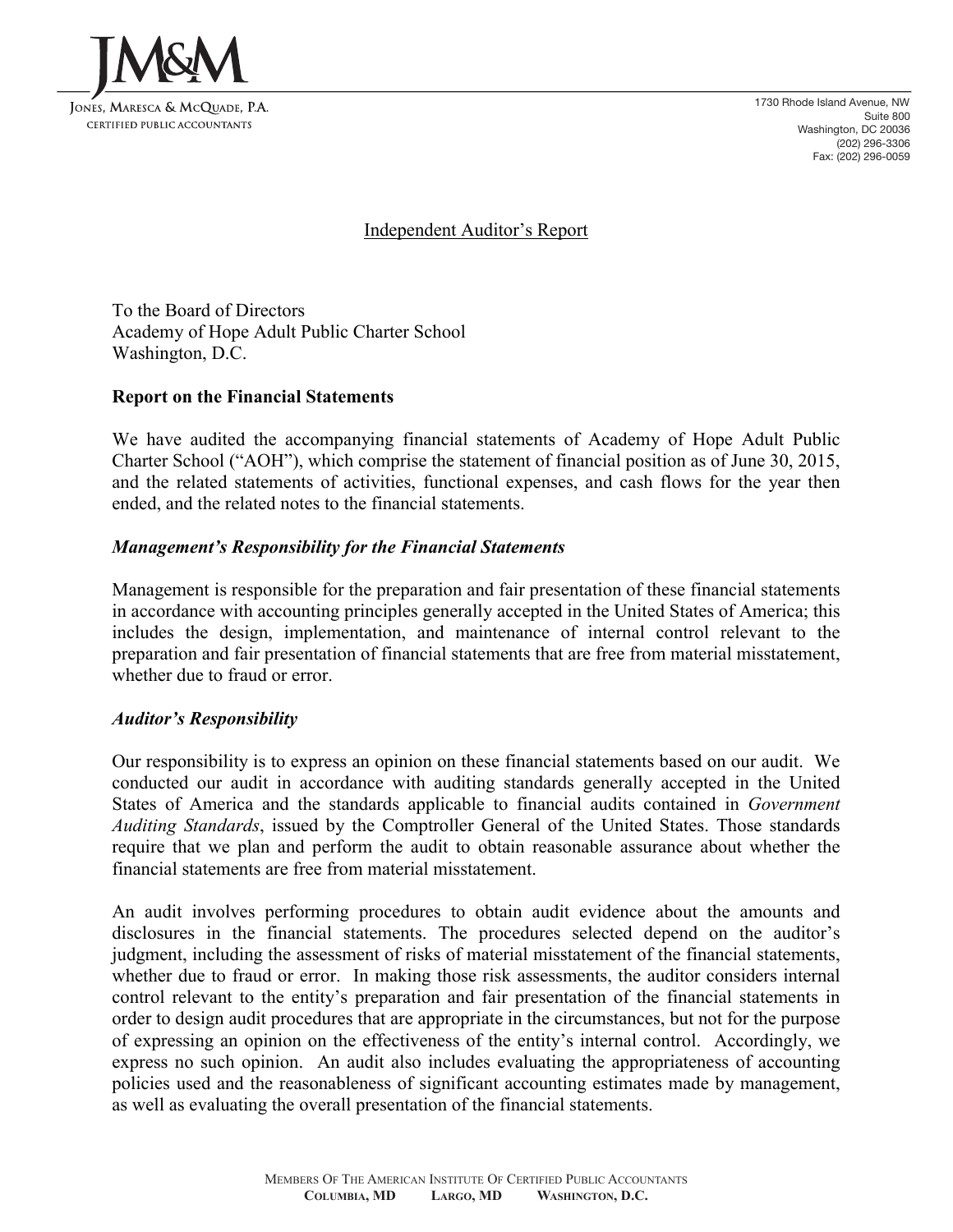Academy of Hope Adult Public Charter School Independent Auditor's Report Page Two

We believe that the audit evidence we have obtained is sufficient and appropriate to provide a basis for our audit opinion.

### *Opinion*

In our opinion, the financial statements referred to above present fairly, in all material respects, the financial position of Academy of Hope Adult Public Charter School as of June 30, 2015, and the changes in its net assets and its cash flows for the year then ended in accordance with accounting principles generally accepted in the United States of America.

### **Other Reporting Required by** *Government Auditing Standards*

In accordance with *Government Auditing Standards*, we have also issued our report dated November 23, 2015, on our consideration of Academy of Hope Adult Public Charter School's internal control over financial reporting and on our tests of its compliance with certain provisions of laws, regulations, contracts, and grant agreements and other matters. The purpose of that report is to describe the scope of our testing of internal control over financial reporting and compliance and the results of that testing, and not to provide an opinion on internal control over financial reporting or on compliance. That report is an integral part of an audit performed in accordance with *Government Auditing Standards* in considering Academy of Hope Adult Public Charter School's internal control over financial reporting and compliance.

Jam Marie & M'amade PA

Washington, DC November 23, 2015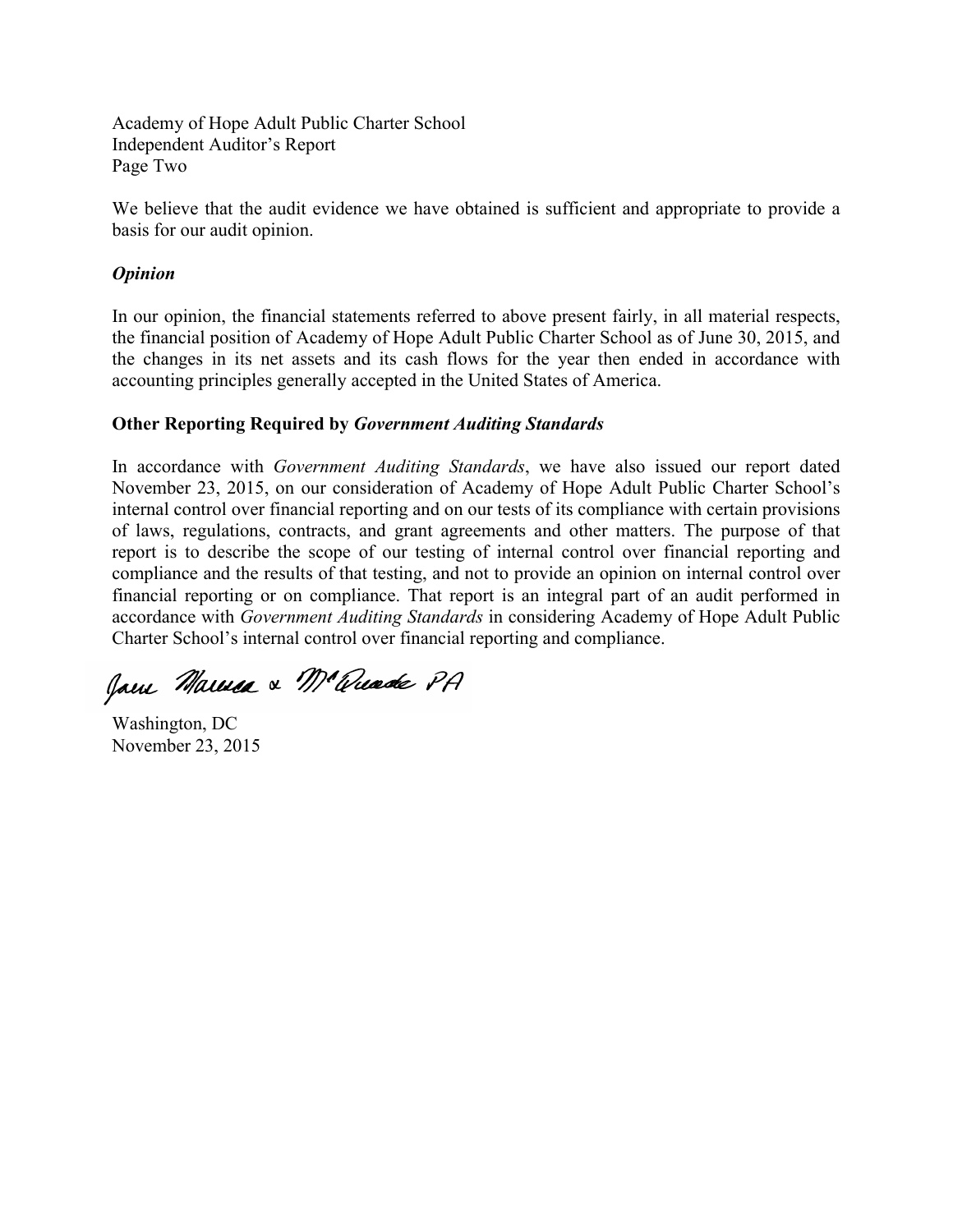## **ACADEMY OF HOPE ADULT PUBLIC CHARTER SCHOOL STATEMENT OF FINANCIAL POSITION JUNE 30, 2015**

## **ASSETS**

| <b>CURRENT ASSETS</b>              |               |
|------------------------------------|---------------|
| Cash and cash equivalents          | \$<br>754,391 |
| Grants receivable                  | 257,400       |
| Prepaid expenses                   | 62,391        |
| <b>Total Current Assets</b>        | 1,074,182     |
| <b>PROPERTY AND EQUIPMENT, net</b> | 480,282       |
|                                    |               |
| <b>TOTAL ASSETS</b>                | 1,554,464     |

## **LIABILITIES AND NET ASSETS**

### **CURRENT LIABILITIES**

| Accounts payable                                 | \$<br>58,639    |
|--------------------------------------------------|-----------------|
| Accrued expenses                                 | 152,262         |
| Capital lease obligation                         | 8,242           |
| Deferred revenue                                 | 3,125           |
| <b>Total Current Liabilities</b>                 | 222,268         |
| <b>LONG - TERM LIABILITIES</b>                   |                 |
| Capital lease obligation, net of current portion | 31,891          |
| <b>Total Liabilities</b>                         | 254,159         |
| <b>NET ASSETS</b>                                |                 |
| Unrestricted net assets                          | 944,757         |
| Temporarily restricted net assets                | 355,548         |
| <b>Total Net Assets</b>                          | 1,300,305       |
| <b>TOTAL LIABILITIES AND NET ASSETS</b>          | \$<br>1,554,464 |

See independent auditor's report and accompanying notes to the financial statements.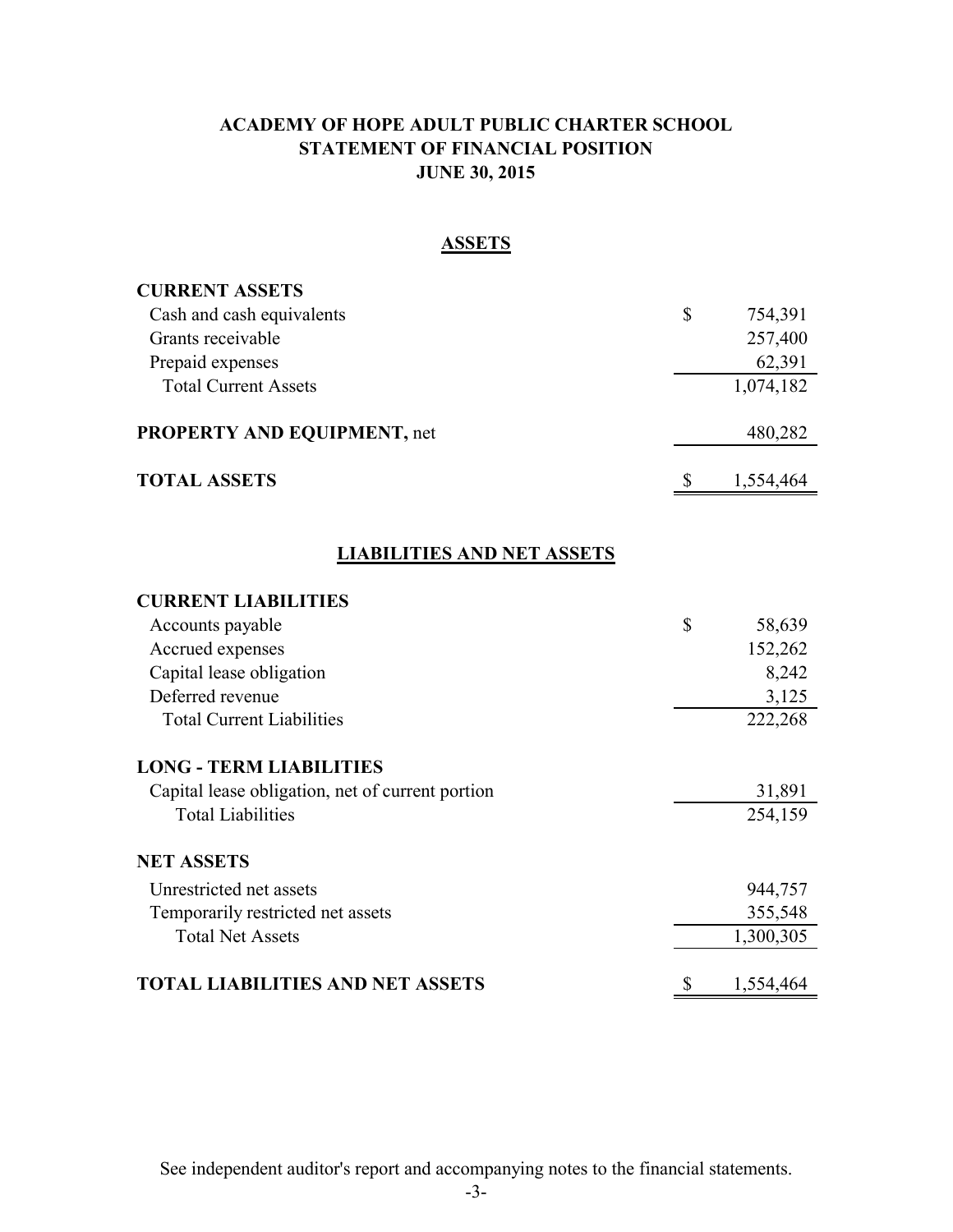# **ACADEMY OF HOPE ADULT PUBLIC CHARTER SCHOOL STATEMENT OF ACTIVITIES YEAR ENDED JUNE 30, 2015**

|                                       |             |              |               | Temporarily |    |           |  |
|---------------------------------------|-------------|--------------|---------------|-------------|----|-----------|--|
|                                       |             | Unrestricted |               | Restricted  |    | Total     |  |
| <b>REVENUE AND SUPPORT</b>            |             |              |               |             |    |           |  |
| PCSB Per pupil appropriations         | $\mathbf S$ | 2,162,657    | $\mathcal{S}$ |             | \$ | 2,162,657 |  |
| PCSB Per pupil facility allowance     |             | 786,432      |               |             |    | 786,432   |  |
| Other government grants               |             | 525,779      |               |             |    | 525,779   |  |
| Contributions and other grants        |             | 248,744      |               | 449,800     |    | 698,544   |  |
| In-kind contributions                 |             | 100,211      |               |             |    | 100,211   |  |
| Special events                        |             | 21,744       |               |             |    | 21,744    |  |
| Student activity fees                 |             | 7,190        |               |             |    | 7,190     |  |
| Loss on assets disposal               |             | (3,225)      |               |             |    | (3,225)   |  |
| Other income                          |             | 18,029       |               |             |    | 18,029    |  |
| Net assets released from restrictions |             | 768,231      |               | (768, 231)  |    |           |  |
| <b>Total Revenue and Support</b>      |             | 4,635,792    |               | (318, 431)  |    | 4,317,361 |  |
| <b>EXPENSES</b>                       |             |              |               |             |    |           |  |
| <b>Educational services</b>           |             | 3,095,103    |               |             |    | 3,095,103 |  |
| Support services:                     |             |              |               |             |    |           |  |
| Management and general                |             | 444,607      |               |             |    | 444,607   |  |
| Fundraising                           |             | 298,442      |               |             |    | 298,442   |  |
| Total support services                |             | 743,049      |               |             |    | 743,049   |  |
| <b>Total Expenses</b>                 |             | 3,838,152    |               |             |    | 3,838,152 |  |
| <b>CHANGE IN NET ASSETS</b>           |             | 797,640      |               | (318, 431)  |    | 479,209   |  |
| NET ASSETS, beginning of year         |             | 147,117      |               | 673,979     |    | 821,096   |  |
| NET ASSETS, end of year               | \$          | 944,757      | \$            | 355,548     | \$ | 1,300,305 |  |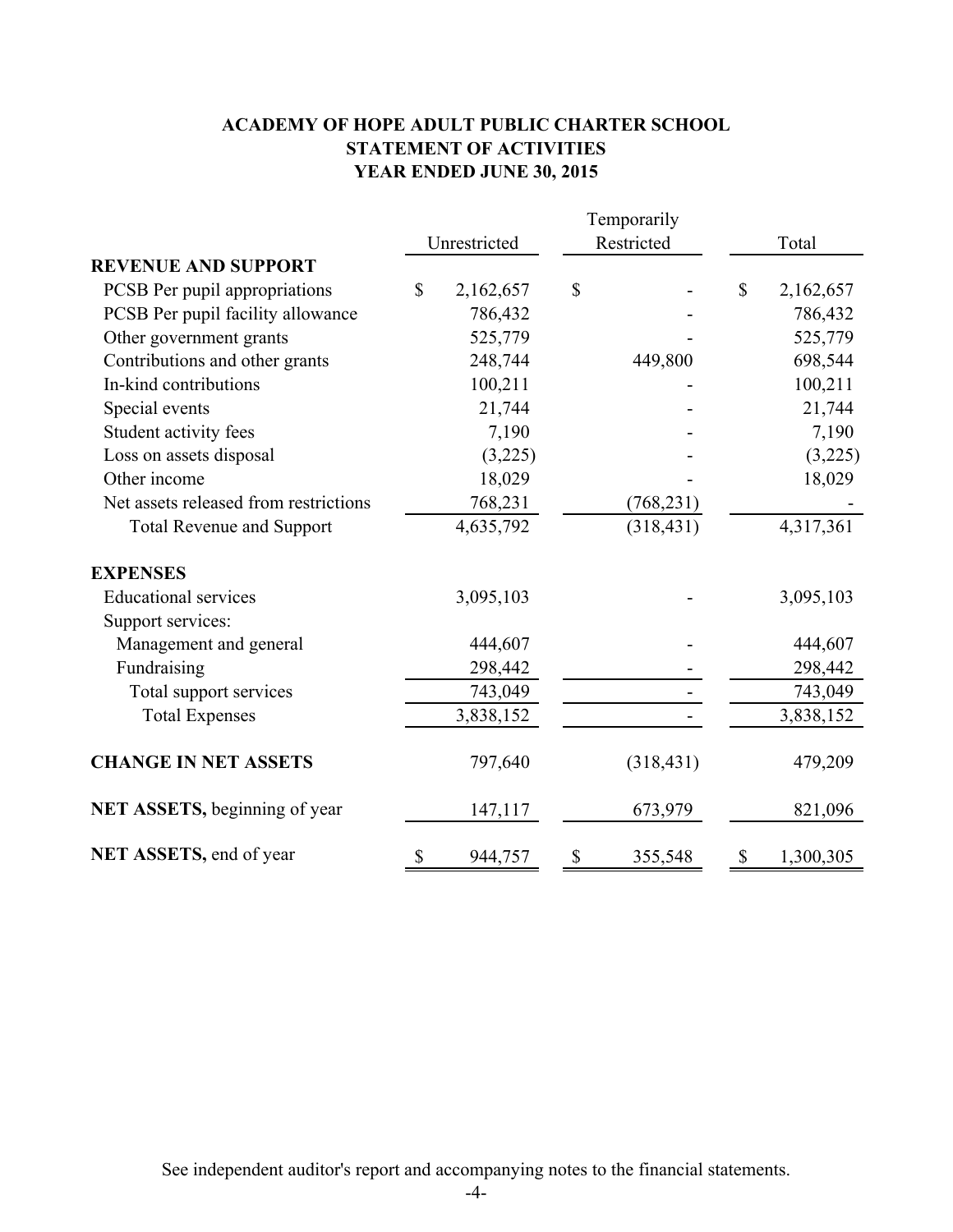#### **ACADEMY OF HOPE ADULT PUBLIC CHARTER SCHOOL STATEMENT OF FUNCTIONAL EXPENSES YEAR ENDED JUNE 30, 2015**

|                                                   | <b>EDUCATIONAL</b><br><b>SERVICES</b> |           | <b>GENERAL AND</b><br><b>ADMINISTRATIVE</b> |              | <b>FUNDRAISING</b> |                | <b>TOTAL</b><br><b>EXPENSES</b> |           |
|---------------------------------------------------|---------------------------------------|-----------|---------------------------------------------|--------------|--------------------|----------------|---------------------------------|-----------|
| Personnel and Related Expenses:                   |                                       |           |                                             |              |                    |                |                                 |           |
| <b>Salaries</b>                                   | \$                                    | 1,738,503 | \$                                          | 233,557      | \$                 | 73,310         | \$                              | 2,045,370 |
| Payroll taxes                                     |                                       | 147,292   |                                             | 21,847       |                    | 6,217          |                                 | 175,356   |
| Employee benefits                                 |                                       | 232,137   |                                             | 30,275       |                    | 11,521         |                                 | 273,933   |
| Total personnel and related expenses              |                                       | 2,117,932 |                                             | 285,679      |                    | 91,048         |                                 | 2,494,659 |
| Direct Student Costs:                             |                                       |           |                                             |              |                    |                |                                 |           |
| Recruitment                                       |                                       | 10,919    |                                             |              |                    |                |                                 | 10,919    |
| Assessment materials/program evaluation           |                                       | 12,599    |                                             | 989          |                    |                |                                 | 13,588    |
| Student assistance                                |                                       | 26,480    |                                             |              |                    |                |                                 | 26,480    |
| Educational supplies and textbooks                |                                       | 44,984    |                                             | 7,577        |                    | 16             |                                 | 52,577    |
|                                                   |                                       |           |                                             | 133          |                    |                |                                 |           |
| Transportation<br>General Expenses:               |                                       | 3,053     |                                             |              |                    |                |                                 | 3,186     |
| Administration fee                                |                                       |           |                                             |              |                    |                |                                 |           |
| <b>Board</b> fees                                 |                                       | 29,013    |                                             | 3,891<br>804 |                    | 1,225<br>1,677 |                                 | 34,129    |
|                                                   |                                       | 3,184     |                                             |              |                    |                |                                 | 5,665     |
| Event services                                    |                                       | 2,861     |                                             | 238          |                    | 9,883          |                                 | 12,982    |
| Professional fees                                 |                                       | 362,555   |                                             | 12,587       |                    | 176,913        |                                 | 552,055   |
| Insurance                                         |                                       | 8,200     |                                             | 1,100        |                    | 346            |                                 | 9,646     |
| Interest expense                                  |                                       | 522       |                                             | 705          |                    | 7              |                                 | 1,234     |
| Staff meetings                                    |                                       | 1,279     |                                             | 5,293        |                    | 215            |                                 | 6,787     |
| Volunteer support                                 |                                       | 3,262     |                                             |              |                    |                |                                 | 3,262     |
| Miscellaneous                                     |                                       | 3,197     |                                             | 368          |                    | 27             |                                 | 3,592     |
| Occupancy:                                        |                                       |           |                                             |              |                    |                |                                 |           |
| Rent                                              |                                       | 201,680   |                                             | 44,392       |                    | 2,725          |                                 | 248,797   |
| Depreciation and amortization                     |                                       | 109,755   |                                             | 17,939       |                    | 691            |                                 | 128,385   |
| Maintenance and repairs                           |                                       | 10,976    |                                             | 885          |                    | 41             |                                 | 11,902    |
| <b>Utilities</b>                                  |                                       | 2,355     |                                             | 1,895        |                    | 31             |                                 | 4,281     |
| Janitorial, security, and other building expenses |                                       | 1,681     |                                             | 1,445        |                    | 23             |                                 | 3,149     |
| Moving expense                                    |                                       | 5,078     |                                             | 2,044        |                    | 80             |                                 | 7,202     |
| Office Expenses:                                  |                                       |           |                                             |              |                    |                |                                 |           |
| Dues, subscriptions, and fees                     |                                       | 20,950    |                                             | 19,364       |                    | 1,564          |                                 | 41,878    |
| Office equipment rental and maintenance           |                                       | 7,401     |                                             | 3,726        |                    | 191            |                                 | 11,318    |
| Supplies and materials                            |                                       | 10,118    |                                             | 12,182       |                    | 1,044          |                                 | 23,344    |
| Payroll services                                  |                                       | 8,144     |                                             | 1,092        |                    | 344            |                                 | 9,580     |
| Printing and copying                              |                                       | 5,628     |                                             | 1,469        |                    | 8,174          |                                 | 15,271    |
| Telephone/communication costs                     |                                       | 81,297    |                                             | 18,810       |                    | 2,177          |                                 | 102,284   |
| Total                                             | \$                                    | 3,095,103 | \$                                          | 444,607      | $\mathbb S$        | 298,442        | \$                              | 3,838,152 |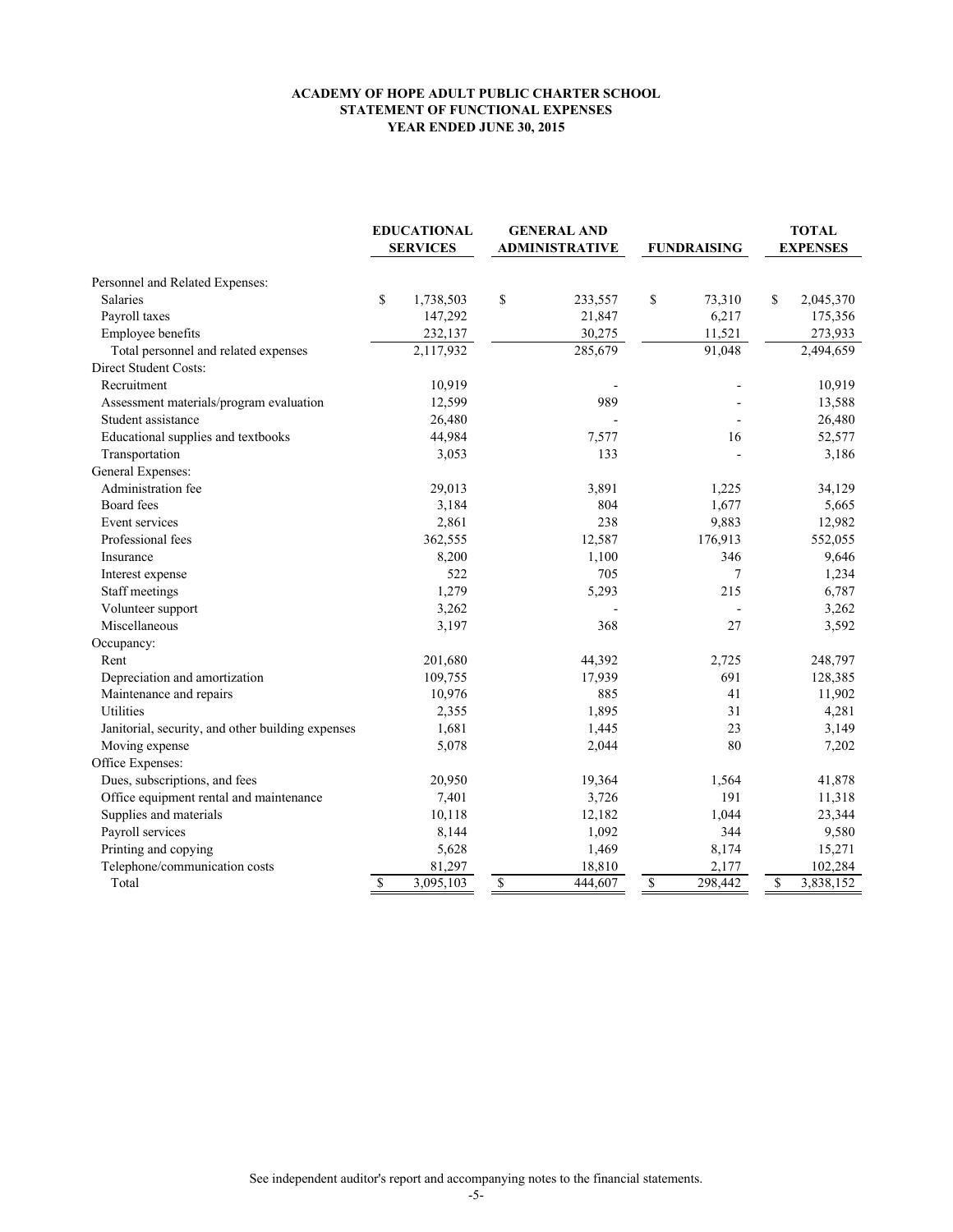### **ACADEMY OF HOPE ADULT PUBLIC CHARTER SCHOOL STATEMENT OF CASH FLOWS YEAR ENDED JUNE 30, 2015**

#### **CASH FLOWS FROM OPERATING ACTIVITIES**

| Change in net assets                                      | $\mathcal{S}$ | 479,209    |
|-----------------------------------------------------------|---------------|------------|
| Adjustments to reconcile change in net assets to net cash |               |            |
| provided by operating activities:                         |               |            |
| Depreciation and amortization expense                     |               | 128,385    |
| Loss on assets disposal                                   |               | 3,225      |
| Decrease (increase) in operating assets:                  |               |            |
| Accounts and grants receivable                            |               | 319,768    |
| Prepaid expenses and other assets                         |               | (46, 841)  |
| Increase (decrease) in operating liabilities:             |               |            |
| Accounts payable                                          |               | 16,029     |
| Accrued expenses                                          |               | 98,156     |
| Deferred revenue - summer school program                  |               | 3,125      |
| Net Cash Provided by Operating Activities                 |               | 1,001,056  |
| <b>CASH FLOWS FROM INVESTING ACTIVITIES</b>               |               |            |
| Purchases of property and equipment                       |               | (485, 179) |
| Proceeds from sale of fixed assets                        |               | 2,700      |
| Net Cash Used By Investing Activities                     |               | (482, 479) |
| <b>CASH FLOWS FROM FINANCING ACTIVITIES</b>               |               |            |
| Principal payments on note payable                        |               | (50,209)   |
| Proceeds from capital leases                              |               | 36,396     |
| Net Cash Used for Financing Activities                    |               | (13, 813)  |
| NET INCREASE IN CASH AND CASH EQUIVALENTS                 |               | 504,764    |
| <b>CASH AND CASH EQUIVALENTS - beginning of year</b>      |               | 249,627    |
| CASH AND CASH EQUIVALENTS - end of year                   | S             | 754,391    |
| <b>SUPPLEMENTAL INFORMATION</b>                           |               |            |
| Interest expense paid during the period                   | \$            | 1,234      |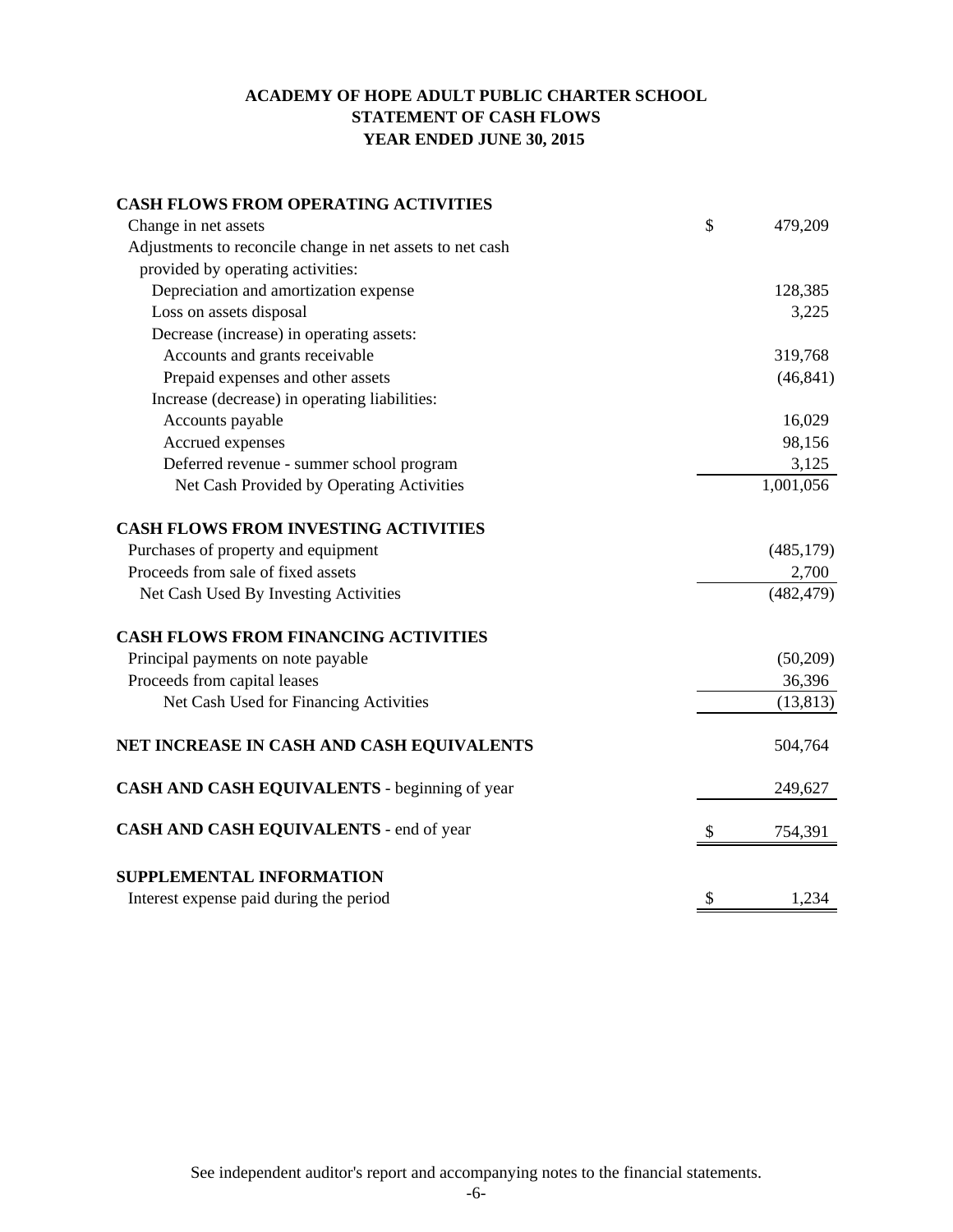### **NOTE A – NATURE OF ORGANIZATION**

Academy of Hope Adult Public Charter School ("AOH") was incorporated on May 30, 1990 as a tax-exempt, not-for-profit organization under Section  $501(c)(3)$  of the Internal Revenue Code, as determined in an exemption letter dated September 12, 1991. Contributions to AOH are taxdeductible, within the limits described by the Code.

AOH provides high quality education and job skills training to low income and at-risk adults in Washington, D.C. The program creates a nurturing, individualized, student-centered learning environment for adult education, leading to improved literacy, the GED certificate, the National External Diploma Program, and computer training. The program also builds job readiness preparation through improved computer skills, pre-employment workshops, and resume and interview preparation. AOH annually serves approximately 350 under-educated, at-risk adults seeking educational and economic opportunity and stability. Since its inception, AOH has been primarily supported by a combination of public charter school funding, donations and grants from foundations, corporations, individuals, government grants, and program service fees.

On May 31, 2014, AOH's articles of incorporation were amended and the name officially became Academy of Hope Adult Public Charter School. Effective July 1, 2014, AOH began operating as a District of Columbia Public Charter School. AOH receives funding and support from the District of Columbia Public Charter School Board in addition to other funding.

### **NOTE B – SUMMARY OF SIGNIFICANT ACCOUNTING POLICIES**

### Basis of Accounting

AOH's financial statements are maintained on the accrual basis of accounting. Therefore, revenues and related assets are recognized when earned, and expenses and related liabilities are recognized as obligations are incurred.

#### Financial Statement Presentation

Financial statement presentation follows Financial Standards Accounting Board ("FASB") Accounting Standards Codification ("ASC") Topic *Not-for-Profit-Entities*. In accordance with the topic, AOH is required to report information regarding its financial position and activities according to three classes of net assets. Accordingly, the net assets of AOH and changes therein are classified and reported as follows:

*Unrestricted Net Assets* – Net assets not subject to donor-imposed stipulations.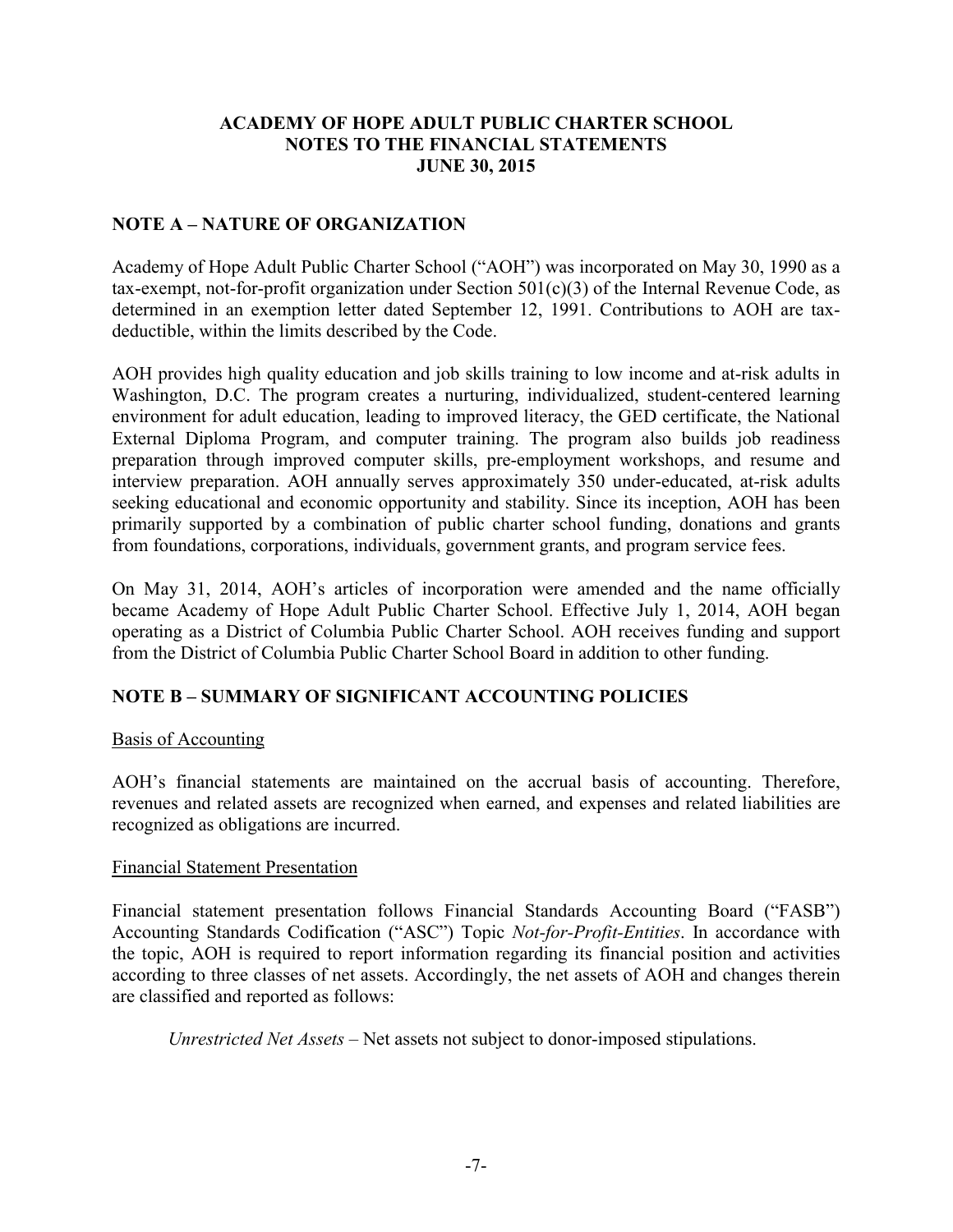### **NOTE B - SUMMARY OF SIGNIFICANT ACCOUNTING POLICIES** - continued

#### Financial Statement Presentation - continued

*Temporarily Restricted Net Assets* – Net assets subject to donor-imposed stipulations that may or will be met by either actions of AOH and/or the passage of time. When a restriction expires, temporarily restricted net assets are reclassified to unrestricted net assets and are reported in the statements of activities as net assets released from restrictions.

*Permanently Restricted Net Assets* - Net assets subject to donor-imposed stipulations that they be maintained permanently by AOH. There were no permanently restricted net assets as of June 30, 2015.

#### Cash and Cash Equivalents

For purposes of the statement of cash flows, AOH considers all highly liquid funds, including savings accounts purchased with original maturities of three months or less, to be cash equivalents.

#### Grants Receivable

Grants receivable are recorded when billed and represent claims against third parties that will be settled in cash. Grants receivable are reported net of an allowance for doubtful accounts, if any. The allowance for doubtful accounts, if any, is estimated based on historical collection trends, the age of outstanding receivable and existing economic conditions. If actual experience changes, revisions to the allowance may be necessary. Past due grants receivable are written off when internal collection efforts have been unsuccessful in collecting the amount due. As of June 30, 2015, the majority of the receivables are due from governmental agencies. Due to the nature of funding from the federal government and the District of Columbia, management believes that all receivables will be collected. Therefore, no allowance for doubtful accounts has been recorded.

#### Property and Equipment

Property and equipment valued in excess of \$500 are capitalized and recorded at cost, if purchased, and estimated fair value, if donated. Building improvements are capitalized at cost and amortized over the lesser of the remaining life of the building or the life of the asset.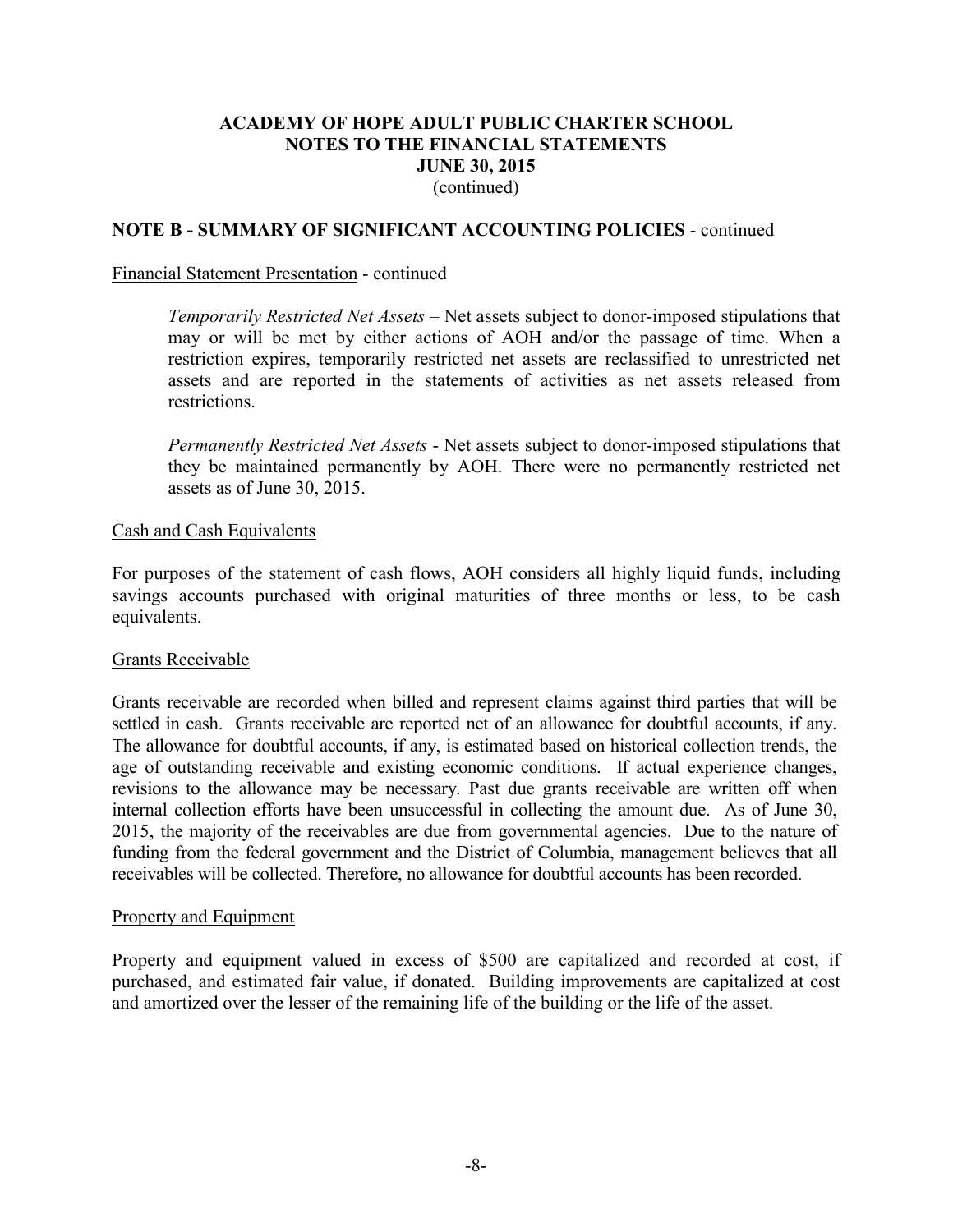### **NOTE B - SUMMARY OF SIGNIFICANT ACCOUNTING POLICIES** - continued

#### Property and Equipment - continued

Depreciation is recorded using the straight-line method over the estimated useful lives of the assets as follows:

| Computer equipment and software 3-5 |         | years |
|-------------------------------------|---------|-------|
| Furniture and equipment             | $5 - 7$ | years |
| Leasehold improvements              | 15      | years |

#### Revenue Recognition

Contributions received are recorded as increases in unrestricted, temporarily restricted or permanently restricted net assets, depending on the existence and/or nature of any donor restrictions. When a restriction expires (that is, when a stipulated time restriction ends or the purpose of the restriction is accomplished), temporarily restricted net assets are reclassified to unrestricted net assets and reported in the statement of activities as net assets released from restrictions. When restrictions are met within the same year as restricted funds are contributed, they are classified as unrestricted contributions.

Government grants and are recognized during the period in which the work is performed. Accordingly, grant funds received in the current fiscal year, for work to be performed in the next fiscal year are recorded as deferred revenue.

Activity fees are recognized at the time of the activity. This revenue represents amounts collected from students for, but not restricted to, field trips, meals, and other school related activities.

#### In-kind Contributions

In-kind contributions are recorded at fair value of the services or items received. AOH recognizes in-kind contributions that create or enhance non-financial assets or require specialized skills and are provided by individuals who possess those skills, and would typically need to be purchased if not provided by donation.

#### Functional Allocation of Expenses

The costs of providing AOH's various programs and supporting services have been summarized on a functional basis in the accompanying statement of activities. Accordingly, certain costs have been allocated among the programs, fundraising and supporting services benefited.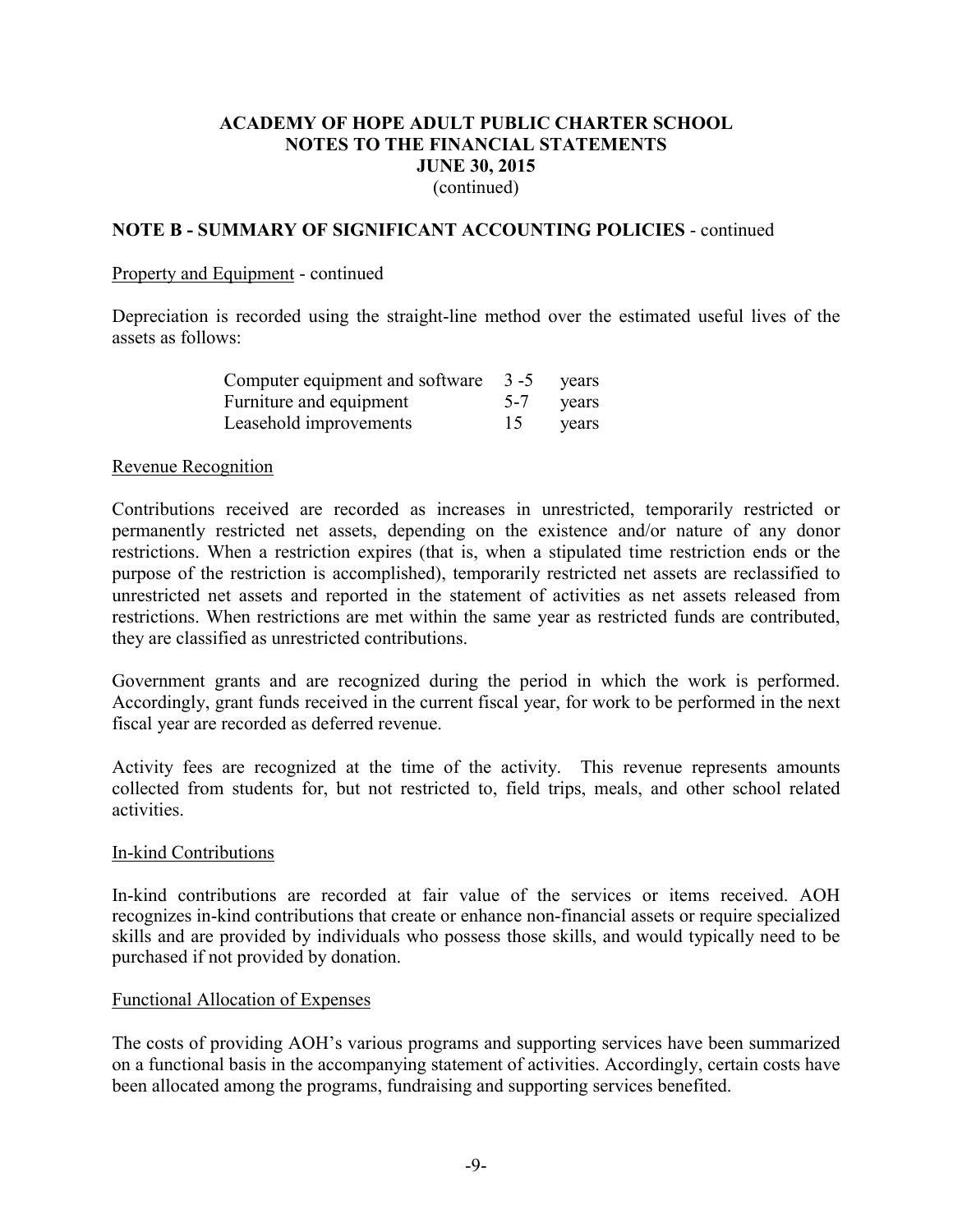#### **NOTE B - SUMMARY OF SIGNIFICANT ACCOUNTING POLICIES** - continued

#### Use of Estimates

The preparation of financial statements in conformity with accounting principles generally accepted in the United States of America requires management to make certain estimates and assumptions. These estimates affect the reported amounts of assets and liabilities, the disclosure of contingent assets and liabilities at the date of the financial statements, and the reported amounts of revenue and expenses during the reporting period. Actual results could differ from these estimates.

#### **NOTE C – INCOME TAX**

AOH is a 501(c)(3) tax-exempt organization under Section 501(a) of the Internal Revenue Code. AOH is, however, subject to tax on business income unrelated to its exempt purpose. AOH is also exempt from the District of Columbia sales and property taxes. AOH files information returns as required.

AOH believes that it has appropriate support for any tax positions taken, and as such, does not have any uncertain tax positions that are material to the financial statements or that would have an effect on its tax-exempt status. There are no unrecognized tax benefits or liabilities that need to be recorded

AOH's income tax returns are subject to examination by the Internal Revenue Service ("IRS") for a period of three years from the date they were filed, except under certain circumstances. The Form 990 tax returns for the years 2011 through 2013 are open for a tax examination by the IRS, although no request has been made as of the date of these financial statements.

#### **NOTE D – PROPERTY AND EQUIPMENT**

Property and equipment consists of the following as of June 30, 2015:

| Leasehold improvements          | 348,892    |
|---------------------------------|------------|
| Computer equipment and software | 72,866     |
| Furniture and equipment         | 552,258    |
| Total                           | 974,016    |
| Less accumulated depreciation   | (493, 734) |
| Property and equipment, net     | 480,282    |

Depreciation expense for the year ended June 30, 2015 totaled \$128,385.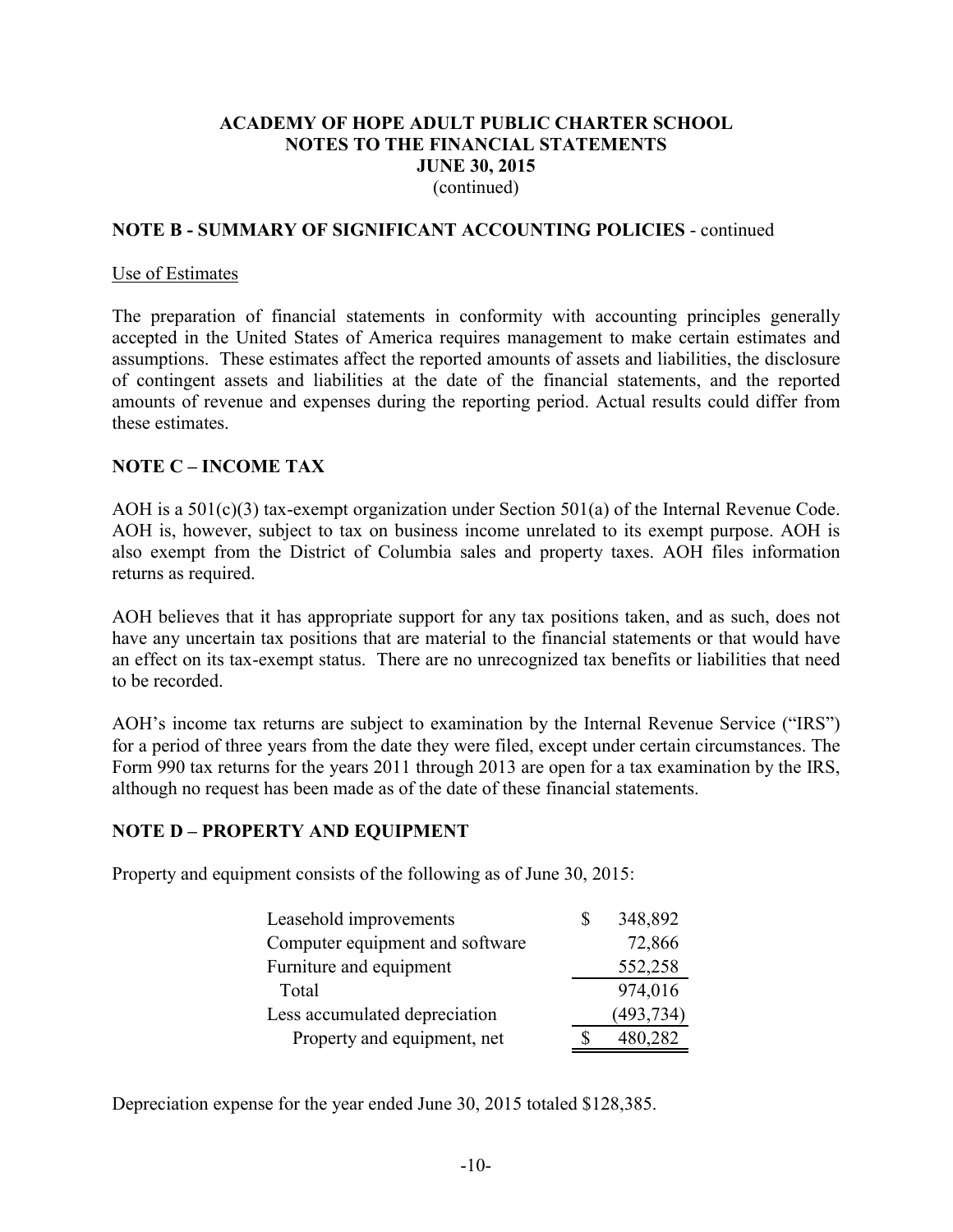### **NOTE E – CONCENTRATION OF RISK**

AOH receives a substantial amount of funding from the District of Columbia based on student enrollment according to the Uniform per Student Funding Formula developed by the Mayor and City Council. For the year ended June 30, 2015, AOH recognized revenue received from the District of Columbia Board of Education totaling \$2,949,089. Reduction of this source of support would have a significant impact on AOH's programs and activities.

AOH maintains cash balances at financial institutions deemed to be creditworthy. Balances are insured by the Federal Deposit Insurance Corporation ("FDIC") up to \$250,000, per financial institution. Cash balances, may at times exceed the federally insured limit; however, AOH believes it is not exposed to any significant credit risk on cash or cash equivalents.

### **NOTE F – LINE OF CREDIT**

Pursuant to two agreements, AOH has a \$200,000 line of credit with PNC Bank, with an annual interest rate of prime plus 1%, and a \$350,000 unsecured line of credit with Capital One Bank with an annual interest rate of prime plus 1.8%. There were no outstanding balances on the lines as of June 30, 2015.

### **NOTE G – IN-KIND CONTRIBUTIONS**

Individuals and other groups contribute substantial amounts of materials and services toward the fulfillment of programs initiated by AOH. To the extent that contributions of materials made are objectively measurable and represent program or support expenditures that would otherwise be incurred by AOH, they would be reflected in both public support and program expense in the accompanying financial statements. With respect to donated services and materials, AOH recorded contributions and corresponding expenses for the fair value totaling \$100,211 for the year ended June 30, 2015.

#### **NOTE H – CAPITAL LEASE**

AOH leases two copiers under capital lease agreements signed in September 2014, and April 2015, respectively. The lease agreements expire in September 2020 and March 2020, respectively. Both leased assets are capitalized at a combined cost of \$42,441. Capital lease obligations totaled \$40,133 as of the year ending June 30, 2015.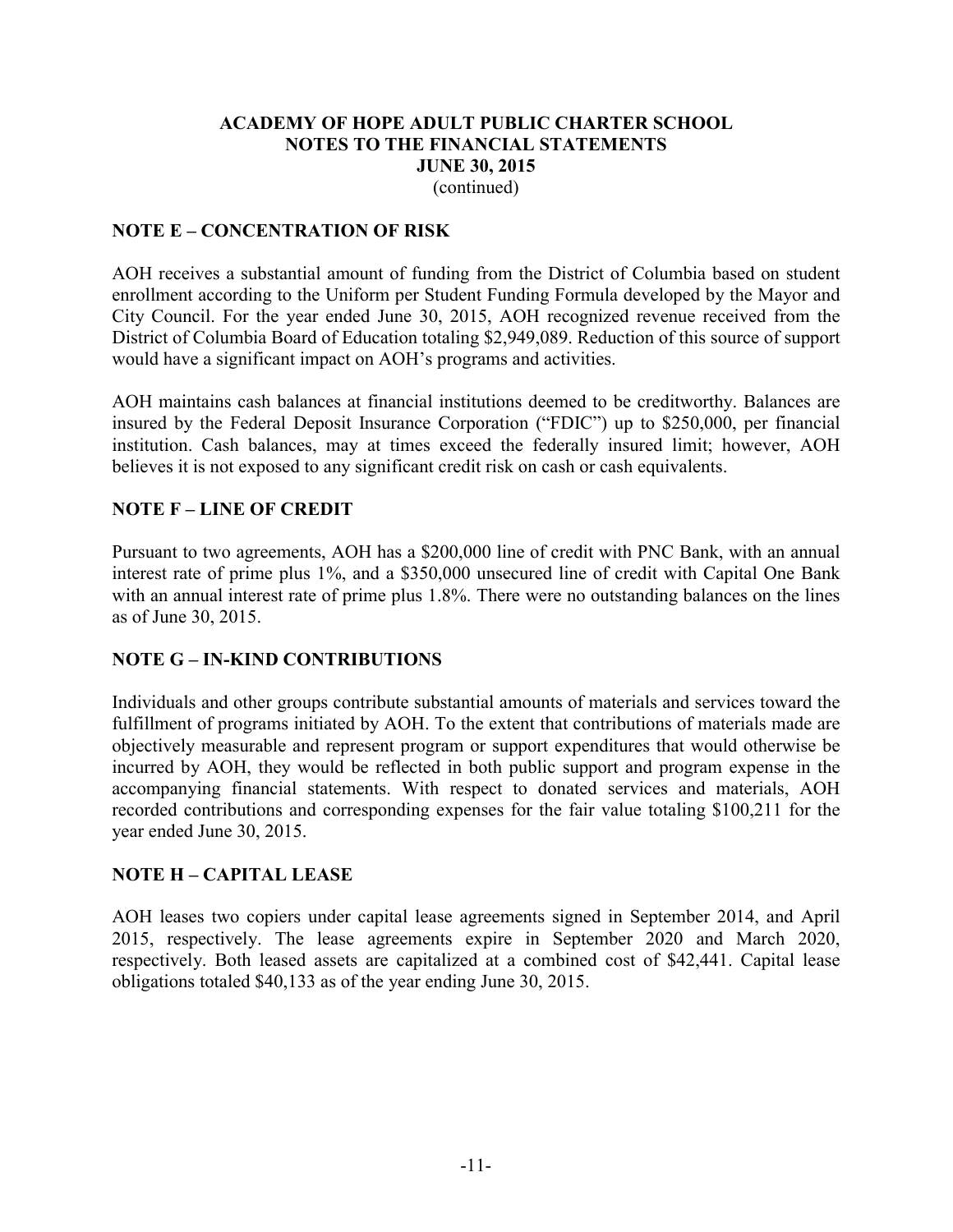#### **NOTE H – CAPITAL LEASE** - continued

Future principal payments on the capital leases are due as follows for the years ending June 30:

| 2016  | 8,242  |
|-------|--------|
| 2017  | 8,203  |
| 2018  | 8,622  |
| 2019  | 9,064  |
| 2020  | 6,002  |
| Total | 40,133 |

Accumulated amortization as of June 30, 2015, totaled \$5,024.

#### **NOTE I – OPERATING LEASES**

AOH subleases office space located at 601 Edgewood Street, NE. in Washington, D.C. under an operating sublease agreement that commenced on December 15, 2006 and expires on December 15, 2016. Monthly rental payments under this sublease are \$5,837. In June 2014, AOH amended the above sublease agreement to include an additional 1,926 square feet located at 635 Edgewood Street, NE. in Washington, D.C.

AOH also subleases office space located at 421 Alabama Avenue, SE. in Washington, D.C. This sublease agreement commenced on August 8, 2015, and was amended on February 1, 2015. The lease expires on September 14, 2017. Monthly rental payments under this sublease for the year ended June 30, 2015 are \$17,405 with a three percent increase effective at the beginning of September during the lease term. Monthly rental payments under this sublease for the year ended June 30, 2015 are \$17,405 with a three percent increase effective at the beginning of September during the lease term.

The future minimum lease payments due under these subleases are as follows:

| 2016  | \$249,099 |
|-------|-----------|
| 2017  | 220,479   |
| 2018  | 36,925    |
| Total | \$506,503 |

Total rent expense for the year ended June 30, 2015 totaled \$248,797.

AOH also has use of donated space of approximately 2,600 square feet.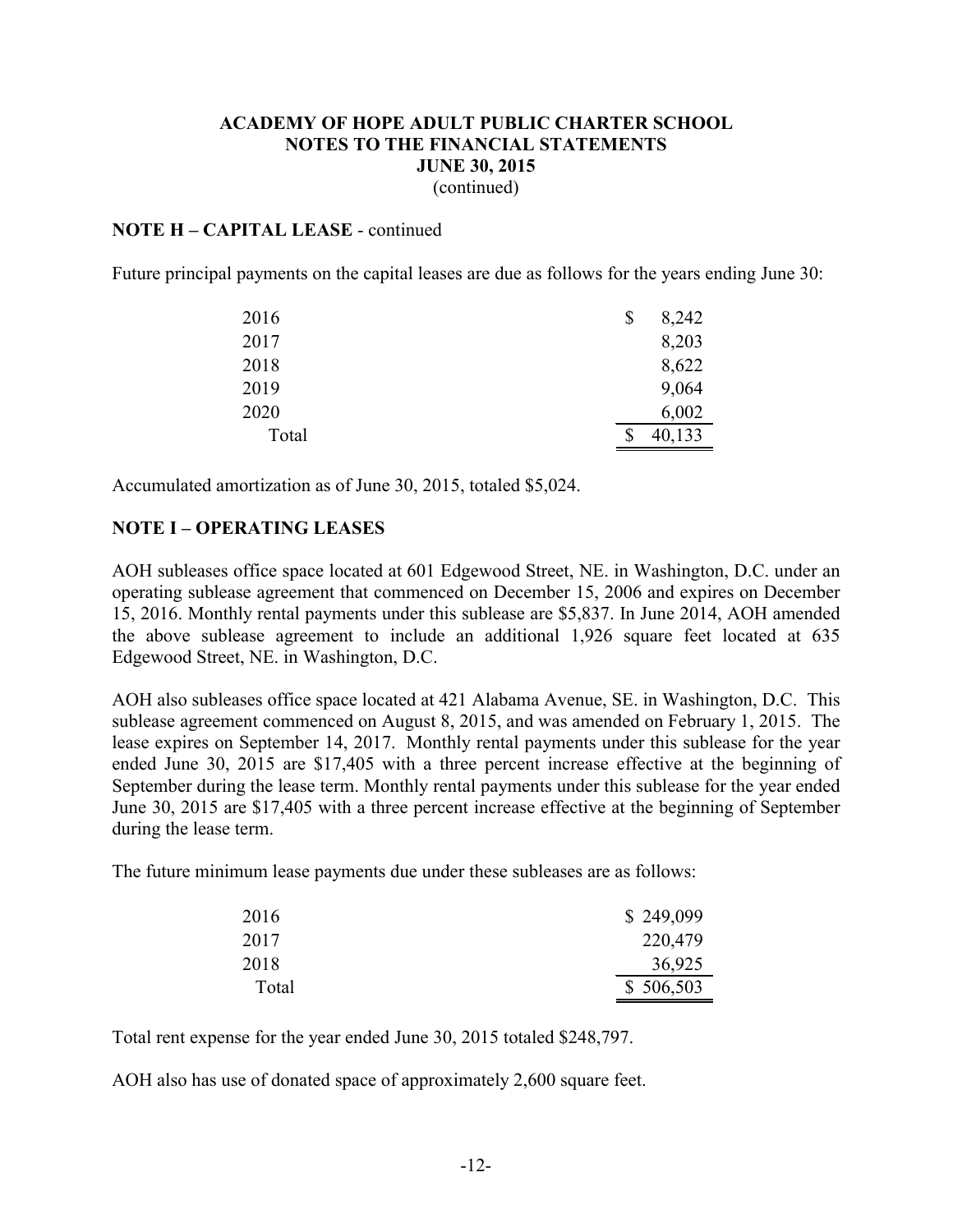### **NOTE J – TEMPORARILY RESTRICTED NET ASSETS**

Temporarily restricted net assets at June 30, 2015, were restricted for the following purposes:

| Purpose restricted - Career Pathways                            | 72,722  |
|-----------------------------------------------------------------|---------|
| Purpose restricted - Policy and Advocacy                        | 43,496  |
| Purpose restricted - Feasibility Study and Ward 8 Career Center | 132,330 |
| Purpose restricted - Career Support                             | 30,000  |
| Time Restricted                                                 | 77,000  |
| Total                                                           | 355,548 |

#### **NOTE K** - **SUBSEQUENT EVENTS**

In preparing these financial statements, AOH's management has evaluated events and transactions for potential recognition or disclosure through November 23, 2015, the date the financial statements were available to be issued. There were no additional events or transactions that were discovered during the evaluation that required recognition or additional disclosure.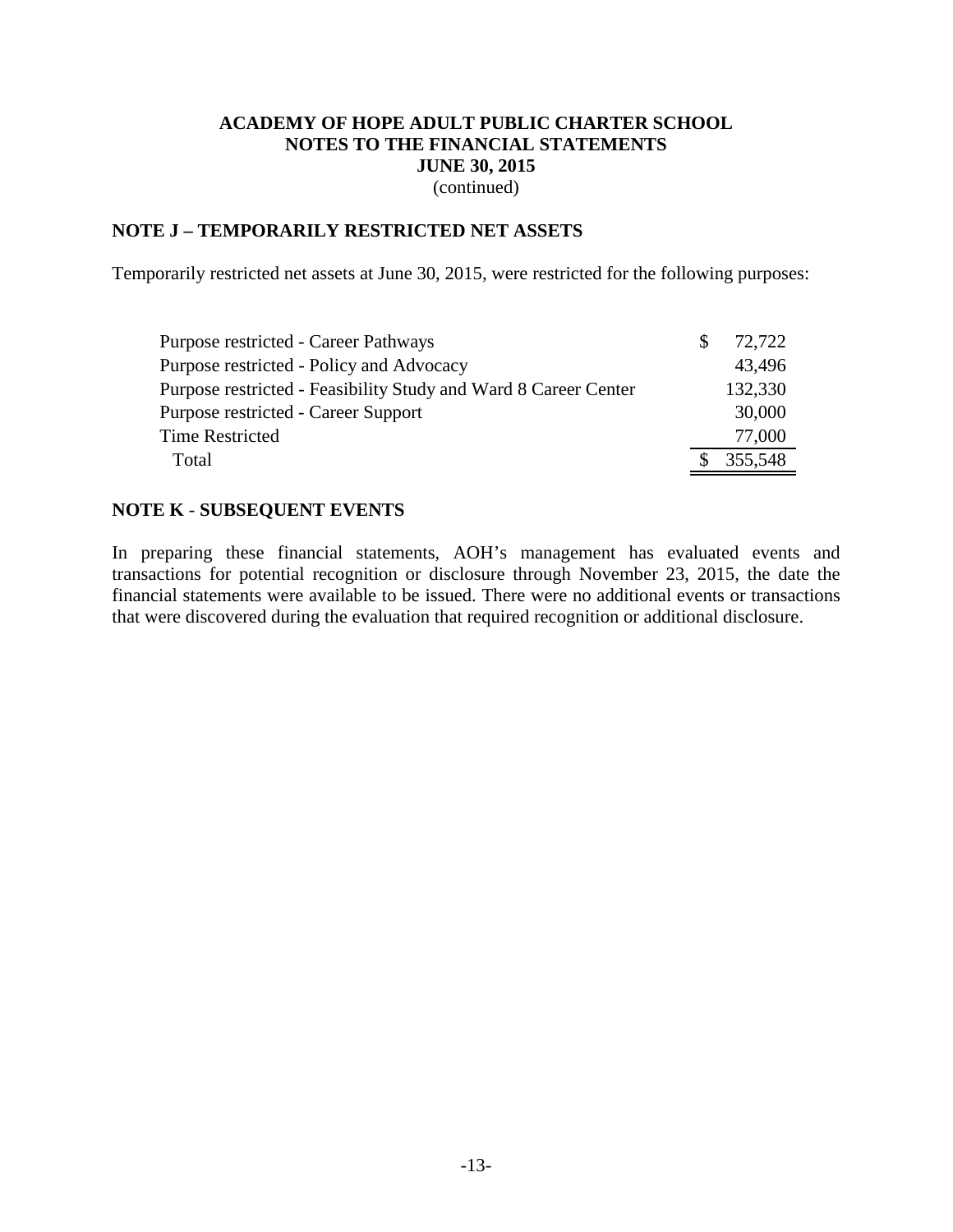

### **Independent Auditor's Report on Internal Control over Financial Reporting and on Compliance and Other Matters Based on an Audit of Financial Statements Performed in Accordance With** *Government Auditing Standards*

To the Board of Directors Academy of Hope Adult Public Charter School Washington, DC

We have audited, in accordance with the auditing standards generally accepted in the United States of America and the Standards applicable to financial audits contained in *Government Auditing Standards*, issued by the Comptroller General of the United States, the financial statements of Academy of Hope Adult Public Charter School ("AOH"), which comprise the statements of financial position as of June 30, 2015, and the related statements of activities, functional expenses, and cash flows for the year then ended, and the related notes to the financial statements, and have issued our report thereon dated November 23, 2015.

### **Internal Control over Financial Reporting**

In planning and performing our audit of financial statements, we considered AOH's internal control over financial reporting (internal control) to determine the audit procedures that are appropriate in the circumstances for the purpose of expressing our opinion on the financial statements, but not for the purpose for expressing an opinion on the effectiveness of AOH's internal control. Accordingly, we do not express an opinion on the effectiveness of AOH's internal control.

A *deficiency in internal control* exists when the design or operation of a control does not allow management or employees, in the normal course of performing their assigned functions, to prevent, or detect and correct, misstatements on a timely basis. A *material weakness* is a deficiency, or a combination of deficiencies, in internal control such that there is a reasonable possibility that a material misstatement of the entity's financial statements will not be prevented, or detected and corrected on a timely basis. A s*ignificant deficiency* is a deficiency, or a combination of deficiencies, in internal control that is less severe than a material weakness, yet important enough to merit attention by those charged with governance.

Our consideration of internal control over financial reporting was for the limited purpose described in the first paragraph of this section and was not designed to identify all deficiencies in internal control over financial reporting that might be material weaknesses or significant deficiencies. Given these limitations, during our audit we did not identify any deficiencies in internal control that we consider to be material weaknesses. However, material weaknesses may exist that not been identified.